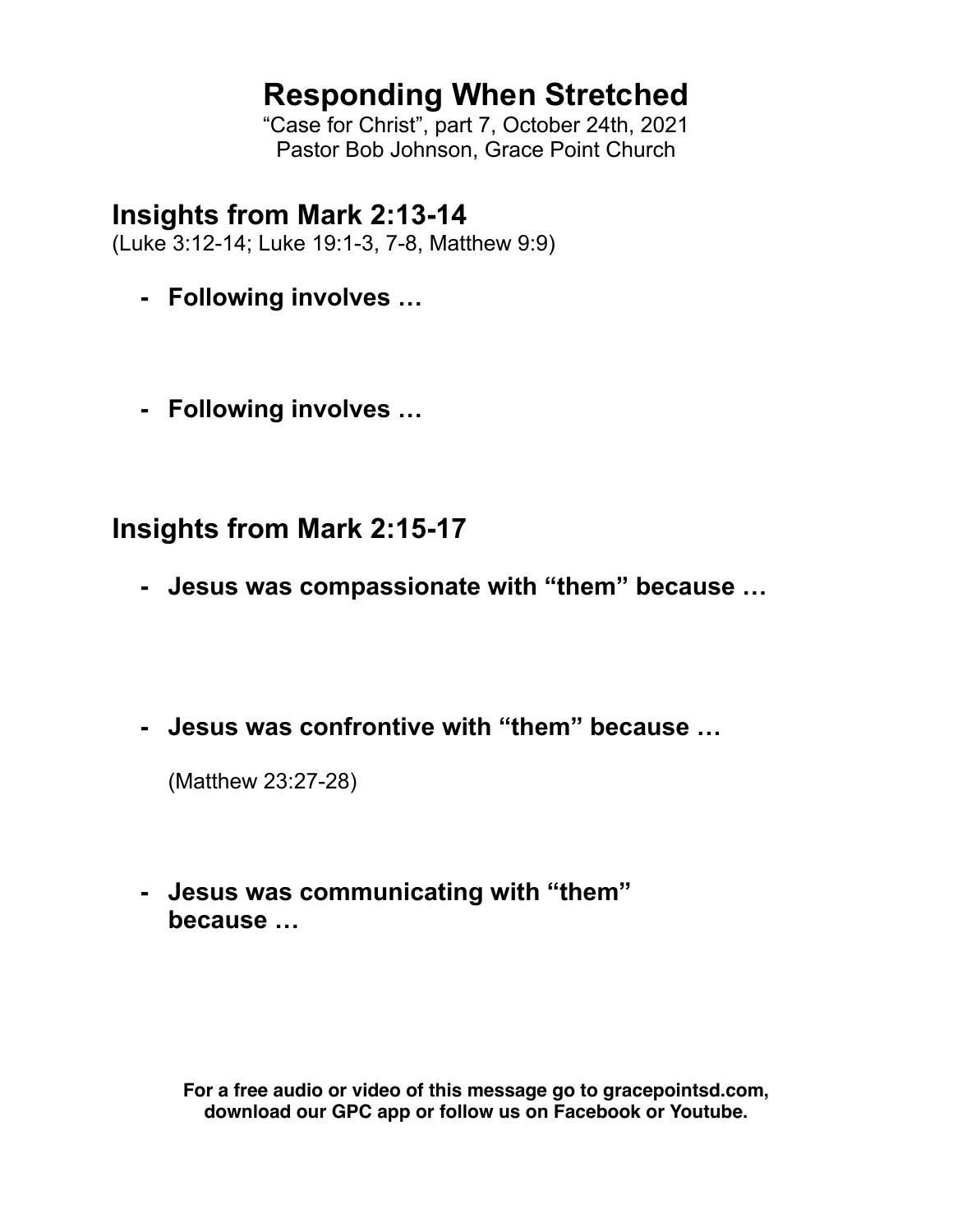### **This Week's Discussion Guide (part 6):**

Welcome to our seventh week of our 10 week study and discussion of the Gospel of Mark. Our last week meeting will be the week of Sunday, November 14th (the week before Thanksgiving :).

At GPC, we are big on small groups :). May our church family grow warmer together as we meet in small groups to develop friendships and encourage each other as we learn to walk with Jesus and apply God's truths to our everyday lives.

## **Getting Started:**

Last Sunday morning at GPC we looked at Mark 2:13-17. We read and reflected on how Matthew the Tax Collector chose to leave his job and become a Christ follower. Speaking of earlier jobs that we have eventually left, what was one of your earlier jobs that you actually enjoyed? What was one that you were glad that it was finally over?

Speaking of collecting and paying taxes, what have you spent a tax refund on that you can remember? If not a tax refund, what have you spent some money on for just plain enjoyment?

One of the insights we reflected on last Sunday, was that following Jesus involves leaving some things behind.

Looking back to when you were considering accepting Jesus Christ as your Lord and Savior, what did you already know would need to change in your life in becoming an initial Christ follower?

What were the immediate and longer term results of one or more of the changes God initially promoted you to make?

Over the weeks, months and years of following Jesus, what have been some other 'leave behind' decisions that God has prompted you to make?

Even though change is often challenging, what positive benefits have you experienced as you have trusted and followed God's promptings?

#### **Looking back to last Sunday:**

Looking back at your notes from last Sunday, was there anything you heard for the first time or that caught your attention, encouraged you, challenged you or confused you?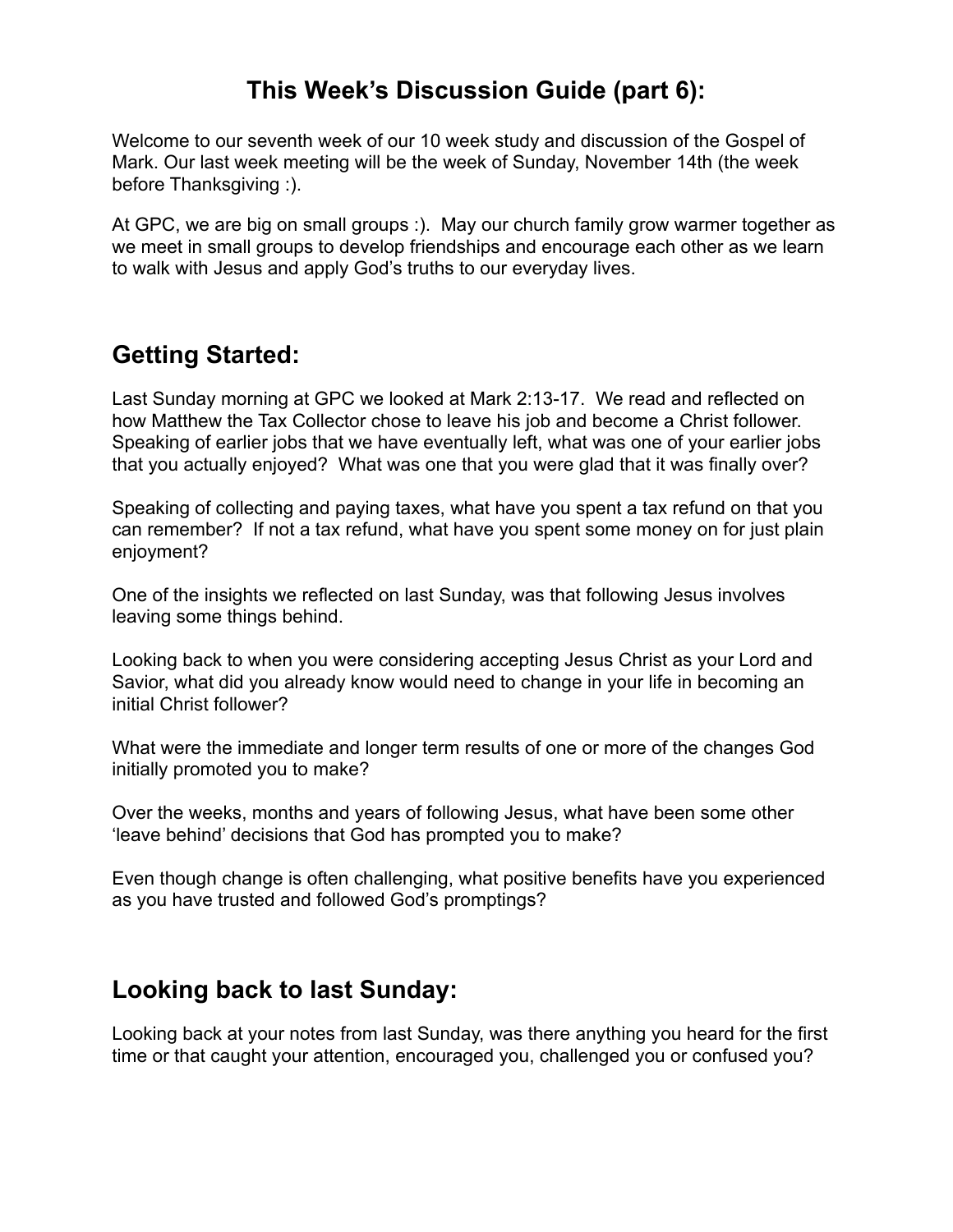### **Digging Deeper:**

In order to leave behind some things and not return to old ways, God encourages us to 'put on' some new attitude and actions.

After the Apostle Paul lists some things for all of us to 'leave behind' or 'put off' in Colossians 3:3-10, he provides a list of things to put on to replace the old.

Read Colossians 3:12-17.

What are some new attitudes and actions listed in this passage or from other promptings of God that you have allowed God to build into your life?

Along with leaving some attitudes and actions behind, following Christ also involves being in community with other Christ followers. For Matthew, his first experience of fellowship was with Peter and the other fishermen.

What was your first experience of fellowship with other Christ followers like?

How was it helpful? How could your first experience of community with other brother and sisters in Christ been more helpful or beneficial?

Since then, what have you learned that has been helpful in building strong community with other brothers and sisters in Christ?

In Mark 2:15-17 we read that Matthew hosted a 'party with a purpose'. He wanted those he knew to meet this Jesus that he has begun to follow. Most of the people at his party did not feel welcome at the local synagogue or homes where Jesus taught.

Although Matthew left his tax booth behind, he didn't want to leave his friends behind. He knew they had a wrong view of this Jesus and wanted to do all he could to help them on their spiritual journey.

What are some ways can can follow Matthew's example in being salt and light to those we know?

In Mark 2:17, we read Jesus' response when he was criticized by the religious leaders for spending time with people that they worked hard to avoid.

Let's try and summarize or restate in our own words, Jesus' response to those questioning and criticizing him.

Sometimes it is hard to hear that we are sick or not as healthy as we thought we were (physically or spiritually).

What do the following verses say about our spiritual condition without Christ? Romans 3:9-10, Romans 5:8, Romans 6:23, Romans 7:18, 23